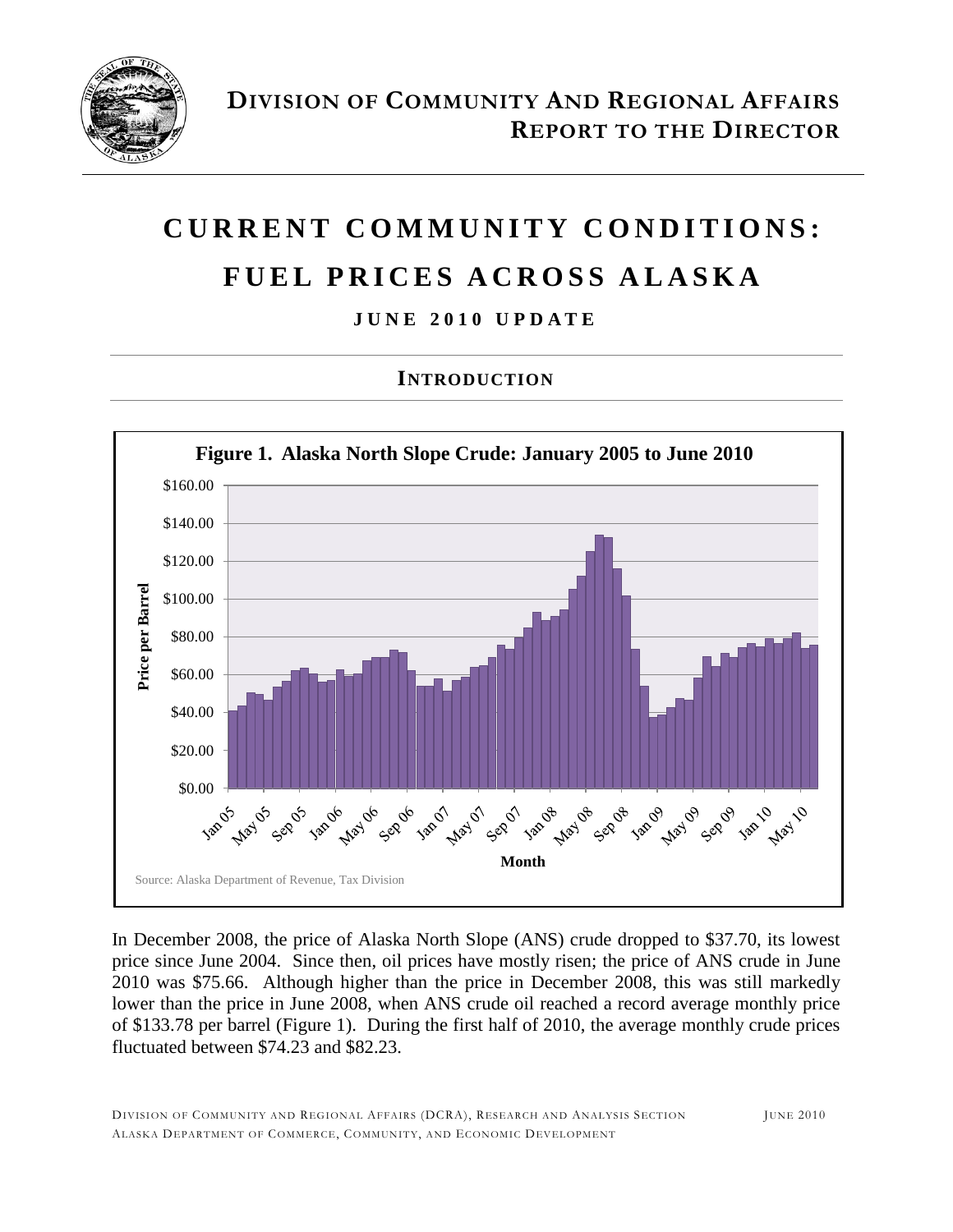The national average price of gasoline peaked at \$4.05 per gallon in mid-July 2008 and dropped to \$1.59 per gallon by the end of December 2008. In early June 2009, the price rose to \$2.50 per gallon and has remained mostly level since that time, varying from a low of \$2.40 in October 2009 to a high of \$2.87 in May 2010.

National average heating fuel prices are only tracked from October to March. Those prices peaked at an all-time high of \$3.85 per gallon in March 2008. However, by December 2008, the prices had fallen to \$2.33, similar to the average heating fuel prices in 2006 and 2007 before prices spiked.<sup>1</sup> Prices remained at that level from January to March of 2009. However, from October 2009 to March 2010, heating oil prices rose and were \$2.92 per gallon when tracking ended for the winter.

In June 2010, the Division of Community and Regional Affairs (DCRA) repeated a statewide survey of retail heating fuel and gasoline prices in a cross-section of 99 select Alaska communities, first initiated during 2005 (*Community Conditions: Fuel Prices Across Alaska*). This report, *Current Community Conditions: Fuel Prices Across Alaska, June 2010 Update*, summarizes fuel survey findings, discusses changes in fuel prices during the recent past, lists fuel prices in each community on the date of contact, and provides a current and historical perspective on fluctuating fuel prices.

#### **METHODOLOGY**

The DCRA Research and Analysis Section and Local Government Assistance Section developed a survey and selected a community sample during 2005. Communities were strategically selected to represent differing socioeconomic conditions in rural Alaska regions, including the Interior, Gulf Coast, Northern, Northwest, Southeast, Southwest, and Western Regions (see Figure 2). Selected communities had also generally been recipients of an Alaska Energy Authority bulk fuel project.

To accurately and consistently track longitudinal changes in fuel prices, the 2005 survey and community sample were used to collect 2006, 2007, 2008, 2009, and 2010 fuel information – the communities and core questionnaire items have remained the same since 2005; however, in June 2010, one community (Nunapitchuk) was removed from the survey.

DCRA Research and Analysis staff conducted the survey between June 21 and June 25, 2010. In total, local fuel retailers serving 99 communities were contacted (via telephone) and asked to provide current per gallon prices on heating fuel (#1) and gasoline (Figure 2). All fuel price quotes reflect prices at the vendors' pump stations. Survey results are one-time measurements

 $\overline{a}$ 1 Source: United States Department of Energy, Energy Information Administration. Note: Heating fuel prices are only recorded from October to March. Gasoline prices are recorded year-round.

DIVISION OF COMMUNITY AND REGIONAL AFFAIRS (DCRA), RESEARCH AND ANALYSIS SECTION JUNE 2010 ALASKA DEPARTMENT OF COMMERCE, COMMUNITY, AND ECONOMIC DEVELOPMENT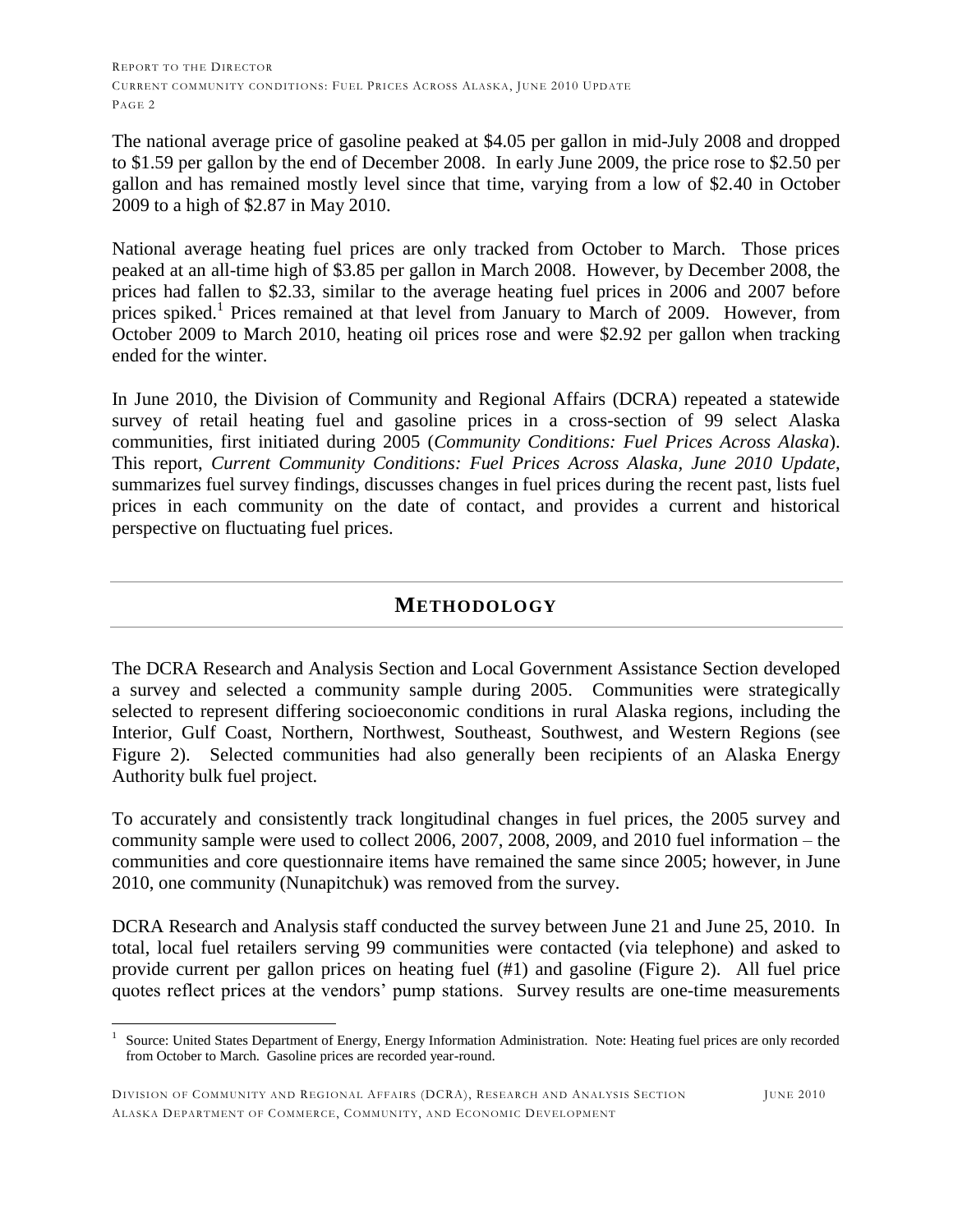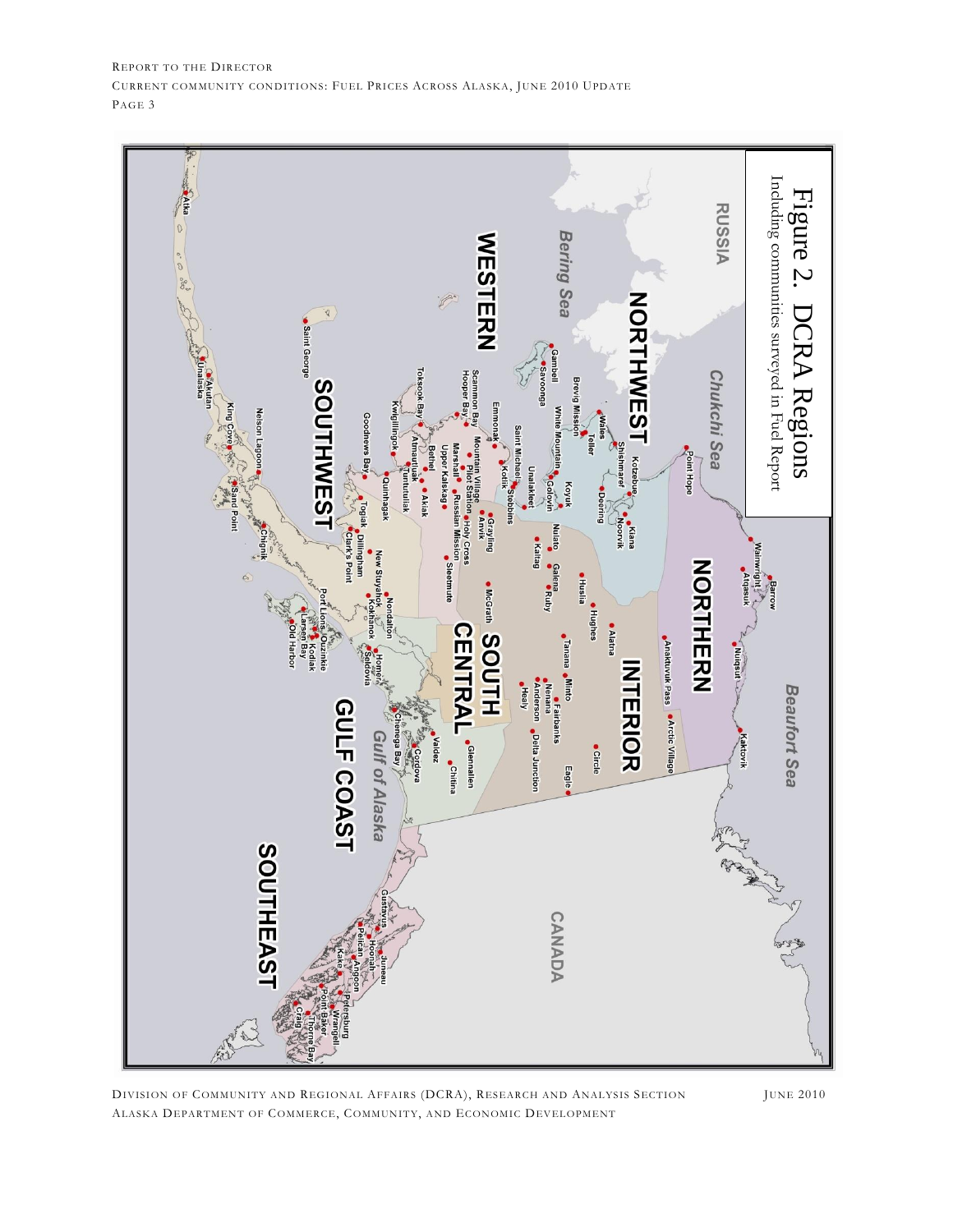and representative of retail fuel prices on the particular day of contact. Heating fuel and gasoline prices may have changed between the time of contact and the publication of this report.

| Table 1. June 2010: Heating Fuel #1 Prices per Gallons across Alaska |                                                                                      |         |        |        |        |        |        |  |  |  |  |
|----------------------------------------------------------------------|--------------------------------------------------------------------------------------|---------|--------|--------|--------|--------|--------|--|--|--|--|
|                                                                      | Gulf<br>Northern   Northwest   Southeast   Southwest<br>Western<br>Interior<br>Coast |         |        |        |        |        |        |  |  |  |  |
| High                                                                 | \$5.89                                                                               | \$11.00 | \$2.02 | \$9.80 | \$4.50 | \$6.80 | \$6.56 |  |  |  |  |
| Low                                                                  | \$2.87                                                                               | \$2.99  | \$1.40 | \$3.56 | \$2.97 | \$2.87 | \$4.11 |  |  |  |  |
| Average                                                              | \$3.93                                                                               | \$5.02  | \$1.62 | \$5.84 | \$3.67 | \$4.84 | \$5.14 |  |  |  |  |

#### **CURRENT FUEL PRICES ACROSS ALASKA**

Average heating fuel prices per gallon vary by region (Table 1). Alaskan communities in the Northwest Region reported the highest average heating fuel retail price at \$5.84 per gallon, while Northern communities reported the lowest average retail price at \$1.62 per gallon. The North Slope Borough subsidizes residential heating fuel costs in five of its seven communities. Excluding the Northern region, Southeast communities experienced the lowest heating fuel prices that averaged \$3.67 per gallon. This is because of its relatively short distance to fuel distribution centers and year-round marine access, which is also true for communities in the Gulf Coast Region. Although the Southwest Region has year-round marine access, its greater distance from distribution centers causes higher prices. In other parts of the state, many rural communities are located off the road system and have limited waterway transportation. Such isolation contributes to higher fuel costs. In the Northern, Northwest, and Western Regions, most communities depend on a few bulk fuel barge deliveries per year. Sometimes, fuel must be flown into the community.

|               | Table 2. June 2010: Northern Region Heating Fuel (#1) and Gasoline Retail |  |  |
|---------------|---------------------------------------------------------------------------|--|--|
| <b>Prices</b> |                                                                           |  |  |

| <b>Community</b>      | <b>Community Retailer</b>       | <b>Residential</b> | <b>Heating Fuel Retail Price</b><br><b>Commercial</b> | <b>Gasoline Retail</b><br><b>Price</b> |
|-----------------------|---------------------------------|--------------------|-------------------------------------------------------|----------------------------------------|
| <b>Anaktuvuk Pass</b> | <b>Nunamiut Corporation</b>     | \$1.55             | \$9.25                                                | \$8.10                                 |
| Atqasuk               | <b>Atqasuk Corporation</b>      | \$1.40             | \$4.10                                                | \$4.10                                 |
| <b>Barrow</b>         | BUEC, Inc.                      | Natural Gas        | Natural Gas                                           | \$4.75                                 |
| Kaktovik              | Kaktovik Inupiat<br>Corporation | \$2.02             | \$7.02                                                | \$4.04                                 |
| Nuiqsut               | <b>Kuukpik Corporation</b>      | Natural Gas        | Natural Gas                                           | \$4.65                                 |
| Point Hope            | <b>Tigara Corporation</b>       | \$1.64             | \$6.35                                                | \$4.83                                 |
| Wainwright            | <b>Olgoonik Corporation</b>     | \$1.50             | \$5.39                                                | \$4.96                                 |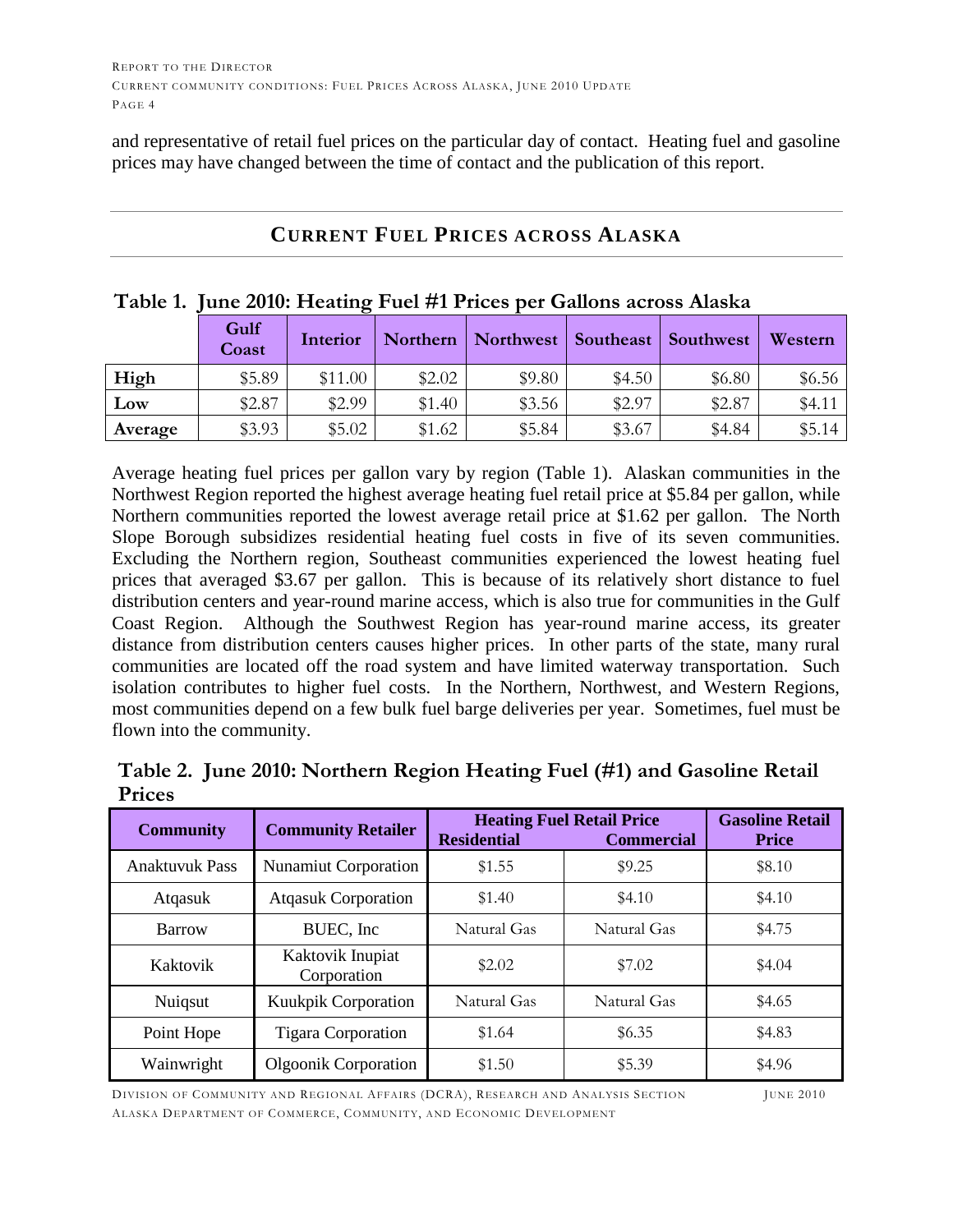Of noteworthy importance, the North Slope Borough (Northern Region) has village corporations that distribute fuel to residents throughout the Northern Region and, within the community, charge only a delivery fee on a per gallon basis. The North Slope Borough does not subsidize heating fuel for commercial use. Consequently, the retail price of heating fuel for commercial entities is significantly higher than for residences (Table 2). Two Northern Region communities, Barrow and Nuiqsut, heat with natural gas. Nuiqsut just recently completed its conversion to natural gas. A new pipeline transports natural gas from the Alpine Oil Field on the North Slope to the community.

To accurately summarize statewide heating fuel prices, it is appropriate to exclude Northern Region communities because of the North Slope Borough subsidy for residential use heating fuel and natural gas connections. On average, excluding the seven Northern communities, heating fuel retailed for \$4.83 per gallon across the remaining 91 surveyed Alaska communities. The Arctic Village Traditional Council in Arctic Village (Interior Region) reported the highest heating fuel retail price at \$11.00 per gallon (see Appendix 1). In contrast, Homer Run Oil in Homer (Gulf Coast Region) and the City of Akutan (Southwest Region) both reported the lowest heating fuel retail price at \$2.87 per gallon.

|         | <b>Gulf</b><br>Coast | Interior | Northern | Northwest | Southeast | Southwest | Western |
|---------|----------------------|----------|----------|-----------|-----------|-----------|---------|
| High    | \$5.76               | \$10.00  | \$8.10   | \$8.00    | \$4.68    | \$7.25    | \$6.90  |
| Low     | \$3.36               | \$3.28   | \$4.04   | \$4.13    | \$3.25    | \$3.48    | \$4.60  |
| Average | \$4.13               | \$5.31   | \$5.06   | \$5.51    | \$3.95    | \$5.23    | \$5.67  |

**Table 3. June 2010: Gasoline Prices per Gallon across Alaska**

As Table 3 illustrates, average gasoline prices per gallon varied across Alaska by region. Communities in the Western Region reported the highest average gasoline retail price at \$5.67 per gallon, while Southeast Region communities reported the lowest average retail price at \$3.95 per gallon. Statewide retail prices indicated significant variation in gasoline retail price. Specifically, the Arctic Village Traditional Council in Arctic Village (Interior Region) reported the highest gasoline prices at \$10.00 per gallon. Fred Meyer Fuel in Juneau (Southeast Region) reported the lowest gasoline retail price at \$3.25 per gallon. On average, gasoline retailed for \$5.10 per gallon across the 97 surveyed Alaska communities.

In the Gulf Coast and Interior Regions, some communities lie on the road system, and others do not. This causes prices to differ between the two groups (Table 4). This contrast is stronger in the Interior, where the average prices for heating oil and gasoline for communities off the road system were more than \$2.00 higher than the average prices for communities on the road system. In the Gulf Region, where many of the communities can be served year-round by road or barge, the average price was \$0.69 (gasoline) higher and \$1.02 higher (heating fuel) for communities off the road system than the average price for communities on the road system.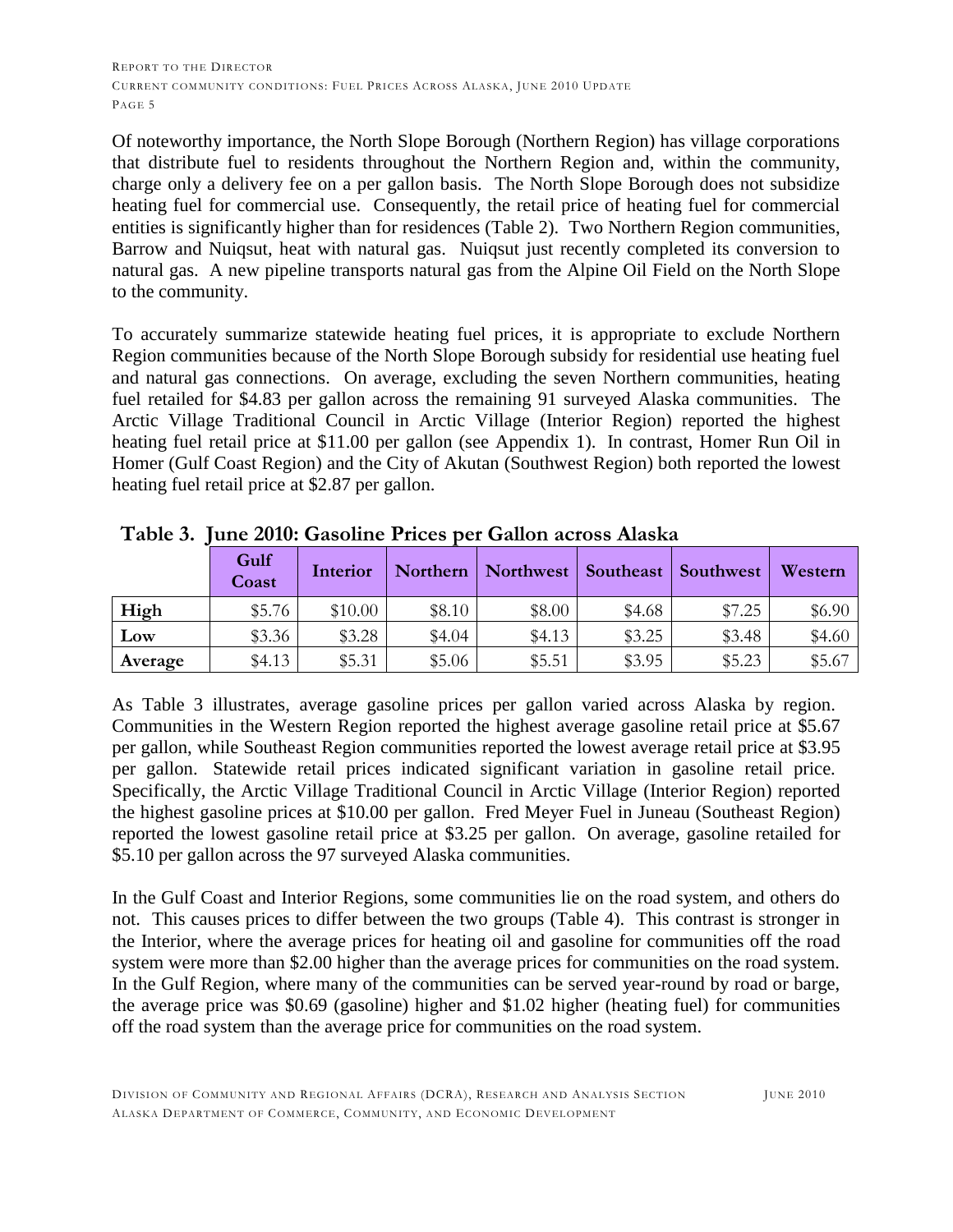|                   | the out conor and interior recroits |                 |               |                |                 |  |  |  |  |  |  |  |  |
|-------------------|-------------------------------------|-----------------|---------------|----------------|-----------------|--|--|--|--|--|--|--|--|
| <b>Gulf Coast</b> | On Road System                      | Off Road System | Interior      | On Road System | Off Road System |  |  |  |  |  |  |  |  |
| Heating Fuel:     |                                     |                 | Heating Fuel: |                |                 |  |  |  |  |  |  |  |  |
| High              | \$3.80                              | \$5.79          | High          | \$3.90         | \$11.00         |  |  |  |  |  |  |  |  |
| Low               | \$2.87                              | \$3.25          | Low           | \$2.99         | \$4.25          |  |  |  |  |  |  |  |  |
| Average           | \$3.20                              | \$4.22          | Average       | \$3.43         | \$5.87          |  |  |  |  |  |  |  |  |
| Gasoline:         |                                     |                 | Gasoline:     |                |                 |  |  |  |  |  |  |  |  |
| High              | \$3.82                              | \$5.76          | High          | \$4.60         | \$10.00         |  |  |  |  |  |  |  |  |
| Low               | \$3.69                              | \$3.36          | Low           | \$3.28         | \$4.60          |  |  |  |  |  |  |  |  |
| Average           | \$3.72                              | \$4.41          | Average       | \$3.93         | \$6.16          |  |  |  |  |  |  |  |  |

#### **Table 4. June 2010: On the Road System and Off the Road System: Prices in the Gulf Coast and Interior Regions**

#### **CHANGE IN FUEL PRICES ACROSS ALASKA**

Alaskan fuel prices have begun to increase (Figure 3). Excluding Northern communities, the statewide average per gallon heating fuel price rose from \$4.68 in January 2010 to \$4.85 in June 2010. This \$0.17 per gallon price change represented a 4% increase in the statewide average heating fuel price per gallon. Prices in the Northwest (+8%), Southwest (+6%), Interior (+2%), Southeast  $(+2\%)$ , Western  $(+2\%)$ , and Gulf Coast  $(+1\%)$  Regions increased from January 2010 to June 2010. Prices in the Northern Region (-10%) declined (Figure 4).

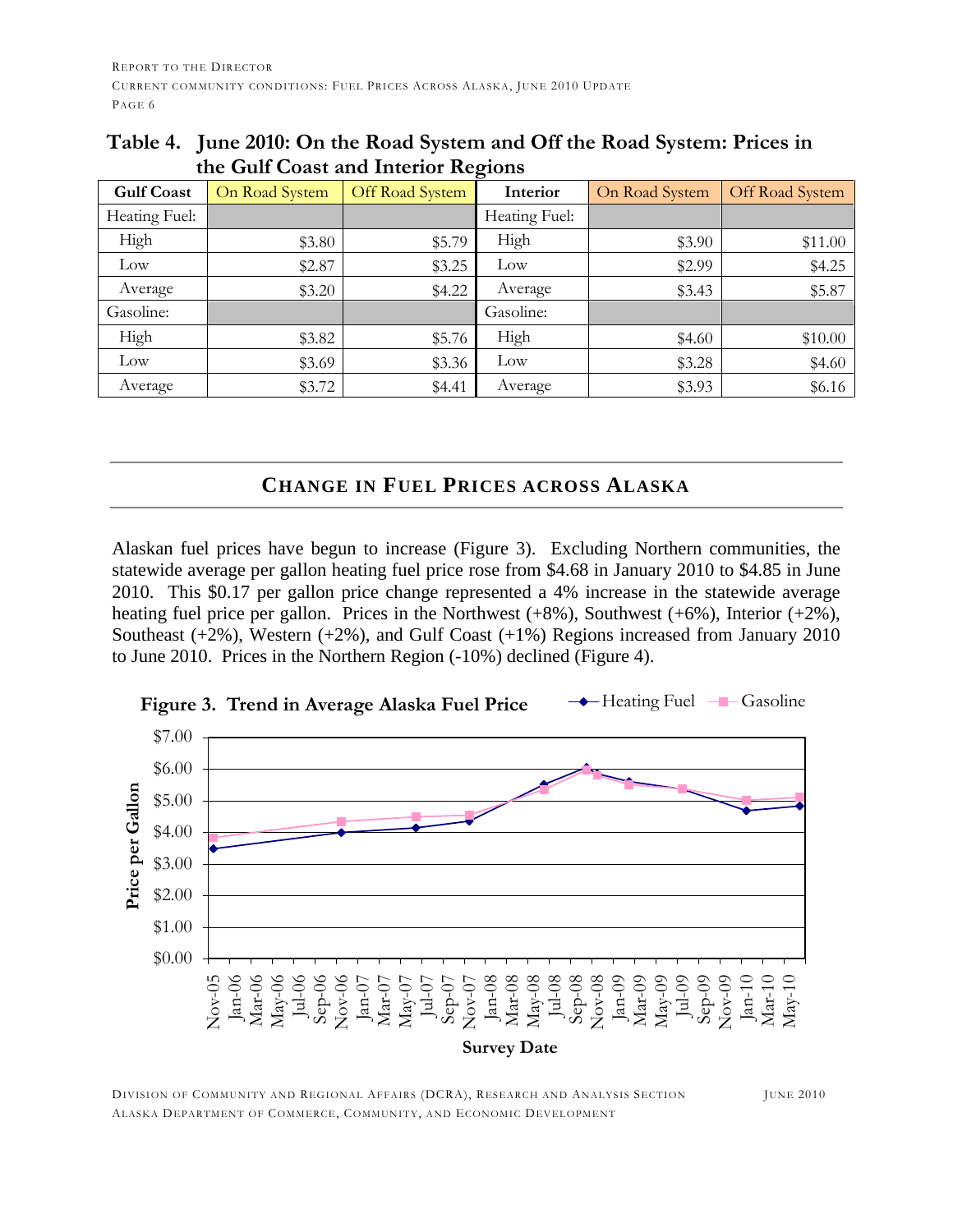The statewide average gasoline price also increased from January 2010 to June 2010, rising from \$5.01 to \$5.10 per gallon (Figure 3). This \$0.09 per gallon average price increase represents a 2% increase in the statewide average price per gallon of gasoline. Prices in the Northern (-2%), Gulf Coast (-1%), and Northwest (-1%) Regions all decreased from January to June. Gasoline prices per gallon in the Southeast  $(+6%)$ , Interior  $(+4%)$ , Southwest  $(+4%)$ , and Western  $(+2%)$ Regions all increased (Figure 5).



**Figure 4. Heating Fuel Prices by Region**



**Figure 5. Gasoline Prices by Region**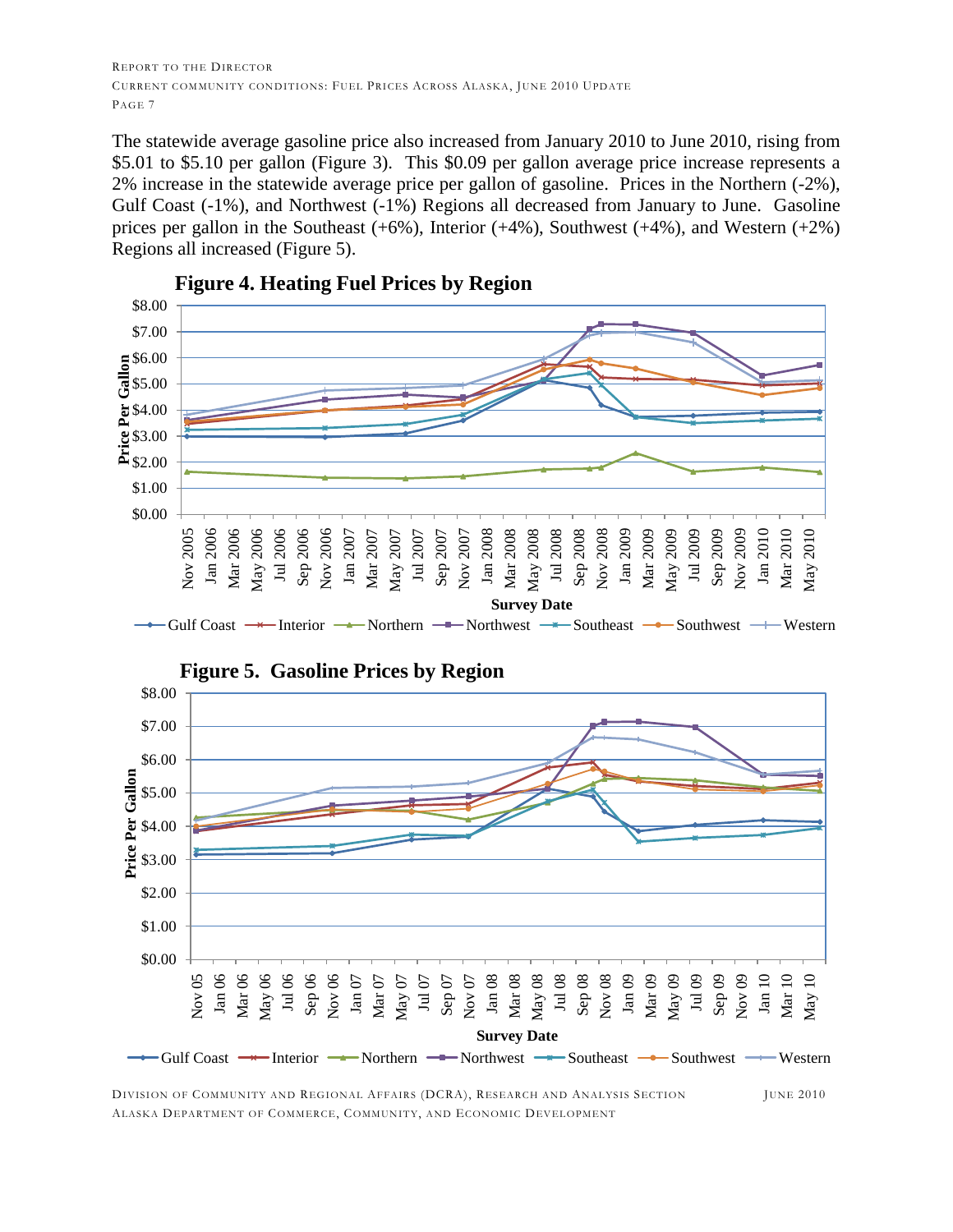#### **SUMMARY**

During June 2010, current retail heating fuel (#1) and gasoline prices were collected from 99 select communities across Alaska. Heating fuel retail prices per gallon ranged from \$2.87 (Homer and Akutan) to \$11.00 (Arctic Village), and the statewide average price was \$4.85 per gallon. Gasoline retail prices per gallon ranged from \$3.25 (Juneau) to \$10.00 (Arctic Village), and the statewide average price was \$5.10. In general, average heating fuel and gasoline prices have continued to decline from a peak in the summer of 2008 but have increased 3% and 2%, respectively, since January 2010. Although this is a decrease from the costs of 2008, these costs are still significantly higher than when this survey began in 2005. Since November 2005, the statewide average cost of heating fuel has increased 39% from \$3.48, and the statewide average cost of gasoline has increased 33% from \$3.83.

These increased fuel and energy costs, combined with local governments struggling to provide basic local services and high unemployment rates and limited local economies, continue to present rural Alaskan communities and households with challenging circumstances.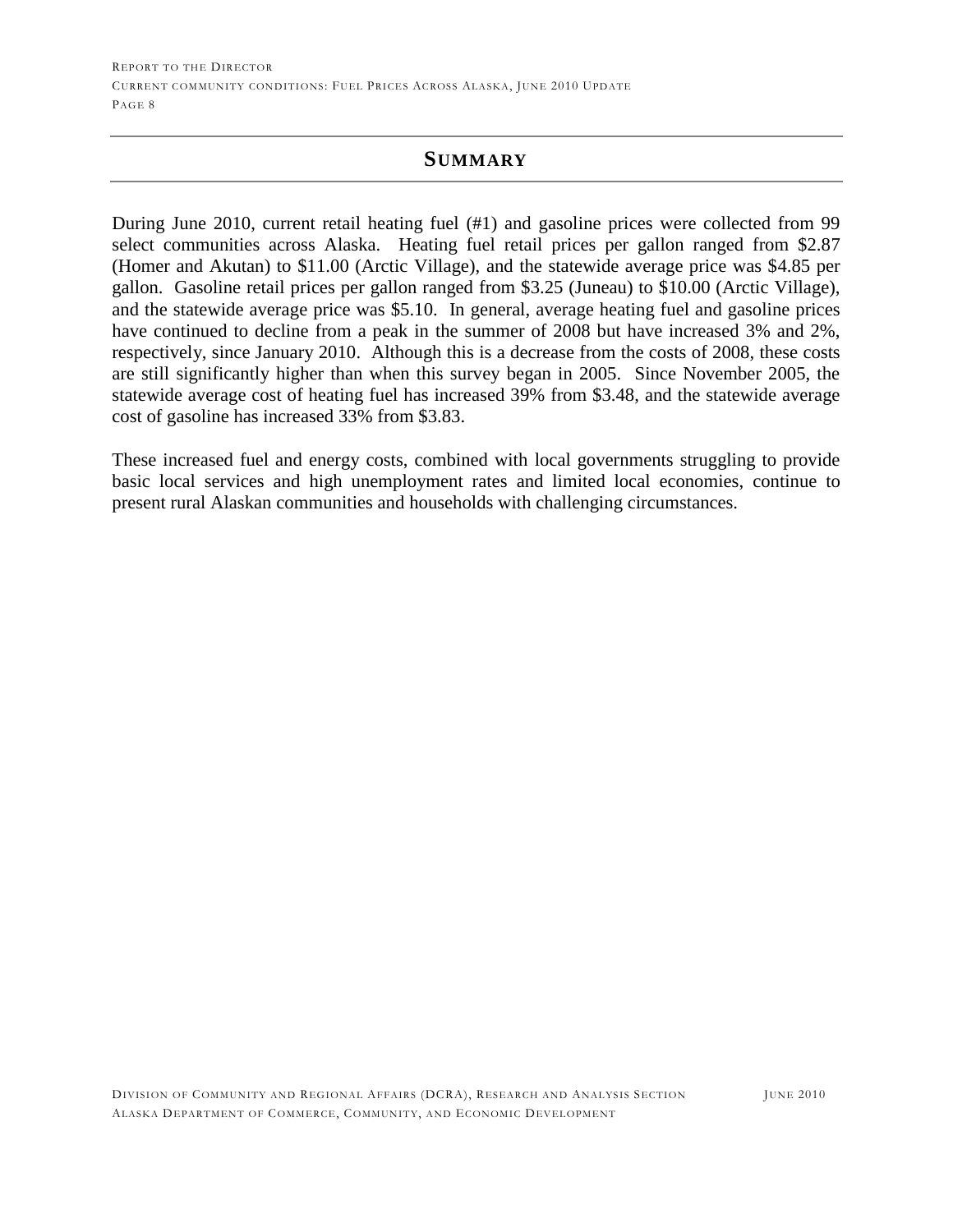### **Appendix: Community Heating Fuel and Gasoline June 2010**

| <b>Community</b>     | <b>Region</b> | <b>Community</b><br><b>Retailer:</b><br>(entity selling fuel) | <b>Heating</b><br>Fuel #1<br>06/2010<br><b>Retail:</b><br>(selling price<br>per gallon -<br>\$\$) | <b>Percent</b><br>$(\frac{9}{6}) +$ /-<br><b>Statewide</b><br><b>Heating</b><br><b>Fuel</b><br><b>Average</b><br>$(\$4.85*)$ : | <b>Percent</b><br>$+/-$<br>01/2010<br><b>Retail:</b><br>(selling price<br>per gallon) | <b>Gasoline</b><br>06/2010<br><b>Retail</b><br><b>Price:</b><br>(selling price<br>per gallon -<br>\$\$) | <b>Percent</b><br>$(\frac{9}{6}) +$ /-<br><b>Statewide</b><br><b>Gasoline</b><br><b>Average</b><br>$(\$5.10):$ | Percent $+/-$<br>01/2010<br><b>Retail:</b><br>(selling price per<br>gallon) |
|----------------------|---------------|---------------------------------------------------------------|---------------------------------------------------------------------------------------------------|--------------------------------------------------------------------------------------------------------------------------------|---------------------------------------------------------------------------------------|---------------------------------------------------------------------------------------------------------|----------------------------------------------------------------------------------------------------------------|-----------------------------------------------------------------------------|
| Chenega Bay          | Gulf<br>Coast | Chenega Bay<br><b>Utility</b>                                 | \$5.79                                                                                            | 20%                                                                                                                            | $-4%$                                                                                 | \$5.76                                                                                                  | 13%                                                                                                            | $-4%$                                                                       |
| Chitina <sup>®</sup> | Gulf<br>Coast | Chitina<br>Services                                           | \$3.36                                                                                            | $-30%$                                                                                                                         | $-16%$                                                                                | \$3.69                                                                                                  | $-28%$                                                                                                         | $-3%$                                                                       |
| Cordova              | Gulf<br>Coast | Hovers<br>Mover                                               | \$3.43                                                                                            | $-29%$                                                                                                                         | $-2%$                                                                                 | \$3.60                                                                                                  | $-29%$                                                                                                         | $-7%$                                                                       |
| Glennallen ®         | Gulf<br>Coast | Crowley                                                       | \$3.36                                                                                            | $-30%$                                                                                                                         | 5%                                                                                    | \$3.69                                                                                                  | $-28%$                                                                                                         | 0%                                                                          |
| Homer <sup>®</sup>   | Gulf<br>Coast | Homer Run<br>Oil                                              | \$2.87                                                                                            | $-41%$                                                                                                                         | $0\%$                                                                                 | \$3.71                                                                                                  | $-27%$                                                                                                         | 6%                                                                          |
| Kodiak               | Gulf<br>Coast | Petro Marine                                                  | \$3.25                                                                                            | $-33%$                                                                                                                         | 1%                                                                                    | \$3.36                                                                                                  | $-34%$                                                                                                         | 4%                                                                          |
| Larsen Bay           | Gulf<br>Coast | City of<br>Larsen Bay                                         | \$4.66                                                                                            | $-4%$                                                                                                                          | $-3%$                                                                                 | \$4.99                                                                                                  | $-2%$                                                                                                          | $-3%$                                                                       |
| Old Harbor           | Gulf<br>Coast | City of Old<br>Harbor                                         | \$4.83                                                                                            | $0\%$                                                                                                                          | $0\%$                                                                                 | N/A                                                                                                     | N/A                                                                                                            | N/A                                                                         |
| Ouzinkie             | Gulf<br>Coast | Ouzinkie<br>Native<br>Corporation                             | \$3.46                                                                                            | $-28%$                                                                                                                         | $-1\%$                                                                                | N/A                                                                                                     | N/A                                                                                                            | N/A                                                                         |
| Port Lions           | Gulf<br>Coast | Kizhuyak Oil<br><b>Sales</b>                                  | \$4.12                                                                                            | $-15%$                                                                                                                         | 2%                                                                                    | \$4.30                                                                                                  | $-16%$                                                                                                         | 0%                                                                          |
| Seldovia             | Gulf<br>Coast | Seldovia Fuel<br>and Lube                                     | \$4.18                                                                                            | $-13%$                                                                                                                         | 11%                                                                                   | \$4.44                                                                                                  | $-13%$                                                                                                         | $8\%$                                                                       |
| Valdez ®             | Gulf<br>Coast | North Pacific                                                 | \$3.80                                                                                            | $-21%$                                                                                                                         | 23%                                                                                   | \$3.80                                                                                                  | $-25%$                                                                                                         | 7%                                                                          |
| Alatna               | Interior      | Alatna<br>Traditional<br>Council                              | \$6.50                                                                                            | 35%                                                                                                                            | $0\%$                                                                                 | \$7.00                                                                                                  | 37%                                                                                                            | 0%                                                                          |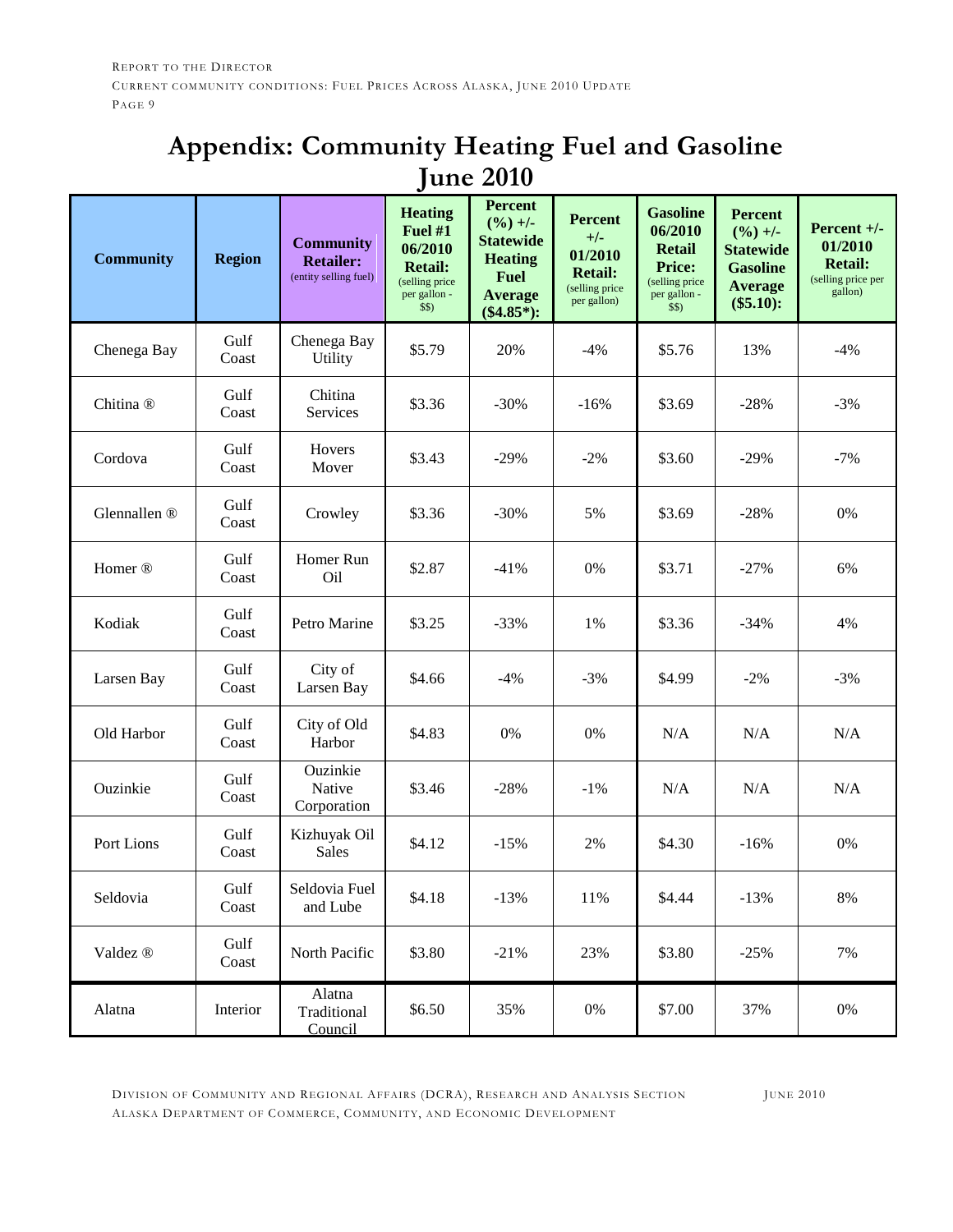| <b>Community</b>      | <b>Region</b> | <b>Community</b><br><b>Retailer:</b><br>(entity selling fuel) | <b>Heating</b><br>Fuel #1<br>06/2010<br><b>Retail:</b><br>(selling price<br>per gallon -<br>\$S) | <b>Percent</b><br>$(\frac{9}{6}) +$ -<br><b>Statewide</b><br><b>Heating</b><br><b>Fuel</b><br><b>Average</b><br>$(\$4.85*)$ : | <b>Percent</b><br>$+/-$<br>01/2010<br><b>Retail:</b><br>(selling price<br>per gallon) | <b>Gasoline</b><br>06/2010<br><b>Retail</b><br><b>Price:</b><br>(selling price<br>per gallon -<br>\$S) | <b>Percent</b><br>$(\frac{9}{6}) +$ /-<br><b>Statewide</b><br><b>Gasoline</b><br><b>Average</b><br>$(\$5.10):$ | Percent $+/-$<br>01/2010<br><b>Retail:</b><br>(selling price per<br>gallon) |
|-----------------------|---------------|---------------------------------------------------------------|--------------------------------------------------------------------------------------------------|-------------------------------------------------------------------------------------------------------------------------------|---------------------------------------------------------------------------------------|--------------------------------------------------------------------------------------------------------|----------------------------------------------------------------------------------------------------------------|-----------------------------------------------------------------------------|
| Anderson ®            | Interior      | Nenana<br>Heating                                             | \$3.60                                                                                           | $-26%$                                                                                                                        | 5%                                                                                    | \$3.71                                                                                                 | $-27%$                                                                                                         | 7%                                                                          |
| Anvik                 | Interior      | Deloyges,<br>Inc.                                             | \$4.50                                                                                           | $-7%$                                                                                                                         | 0%                                                                                    | \$5.00                                                                                                 | $-2%$                                                                                                          | 0%                                                                          |
| Arctic Village        | Interior      | Arctic<br>Village<br>Traditional                              | \$11.00                                                                                          | 128%                                                                                                                          | 10%                                                                                   | \$10.00                                                                                                | 96%                                                                                                            | 0%                                                                          |
| Circle $^{\dagger}$ ® | Interior      | HC Company<br>Store                                           | N/A                                                                                              | N/A                                                                                                                           | N/A                                                                                   | \$4.60                                                                                                 | $-10%$                                                                                                         | 11%                                                                         |
| Delta<br>Junction ®   | Interior      | Delta Fuel                                                    | \$3.10                                                                                           | $-36%$                                                                                                                        | 3%                                                                                    | \$3.57                                                                                                 | $-30%$                                                                                                         | $-1\%$                                                                      |
| Eagle ®               | Interior      | Telegraph<br><b>Hill Services</b>                             | \$3.75                                                                                           | $-22%$                                                                                                                        | $-25%$                                                                                | \$4.50                                                                                                 | $-12%$                                                                                                         | $-10%$                                                                      |
| Fairbanks ®           | Interior      | Alaska<br>Petroleum                                           | \$3.22                                                                                           | $-33%$                                                                                                                        | 5%                                                                                    | \$3.49                                                                                                 | $-32%$                                                                                                         | 50%                                                                         |
| Galena                | Interior      | Crowley<br>Marine<br>Services                                 | \$4.96                                                                                           | 3%                                                                                                                            | $0\%$                                                                                 | \$5.37                                                                                                 | 5%                                                                                                             | 0%                                                                          |
| Grayling              | Interior      | <b>HYL</b><br><b>Grayling Fuel</b><br>Company                 | \$4.75                                                                                           | $-2%$                                                                                                                         | 0%                                                                                    | \$5.50                                                                                                 | 8%                                                                                                             | 0%                                                                          |
| Healy ®               | Interior      | <b>Fisher Fuel</b>                                            | \$2.99                                                                                           | $-38%$                                                                                                                        | $-25%$                                                                                | \$3.28                                                                                                 | $-36%$                                                                                                         | $-11%$                                                                      |
| <b>Holy Cross</b>     | Interior      | <b>Holy Cross</b><br>Oil Company                              | \$6.31                                                                                           | 31%                                                                                                                           | $0\%$                                                                                 | \$5.99                                                                                                 | 17%                                                                                                            | $0\%$                                                                       |
| Hughes                | Interior      | Hughes City<br>Council                                        | \$8.55                                                                                           | 77%                                                                                                                           | $0\%$                                                                                 | \$7.50                                                                                                 | 47%                                                                                                            | $0\%$                                                                       |
| Huslia                | Interior      | Huslia Gas &<br>Oil                                           | \$4.25                                                                                           | $-12%$                                                                                                                        | $0\%$                                                                                 | \$5.00                                                                                                 | $-2\%$                                                                                                         | $0\%$                                                                       |
| Kaltag                | Interior      | Kaltag<br>Cooperative                                         | \$4.75                                                                                           | $-2%$                                                                                                                         | 6%                                                                                    | \$5.00                                                                                                 | $-2\%$                                                                                                         | 5%                                                                          |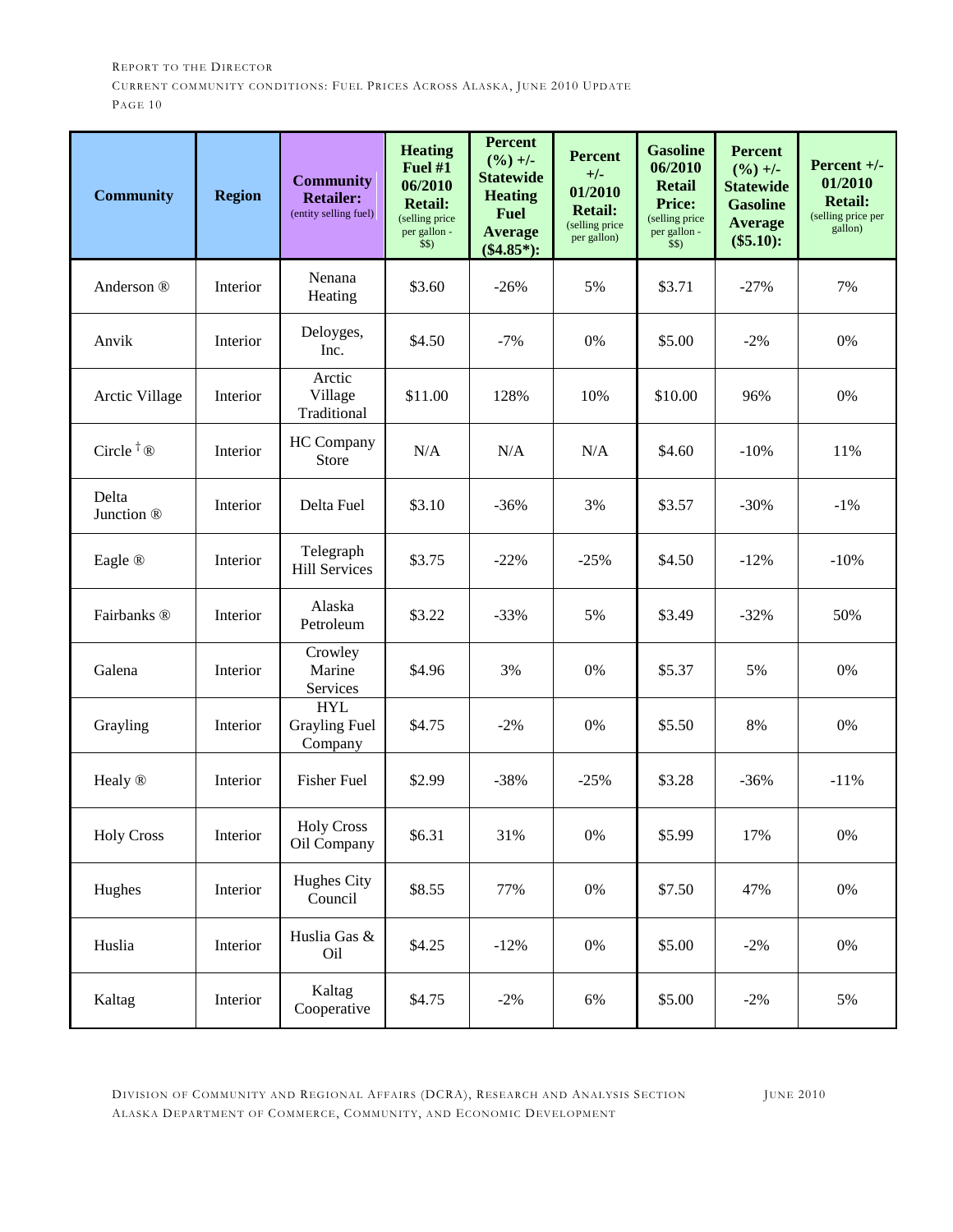| <b>Community</b>         | <b>Region</b> | <b>Community</b><br><b>Retailer:</b><br>(entity selling fuel) | <b>Heating</b><br>Fuel #1<br>06/2010<br><b>Retail:</b><br>(selling price<br>per gallon -<br>\$\$) | <b>Percent</b><br>$(\frac{9}{6}) +$ -<br><b>Statewide</b><br><b>Heating</b><br><b>Fuel</b><br><b>Average</b><br>$(\$4.85*)$ : | <b>Percent</b><br>$+/-$<br>01/2010<br><b>Retail:</b><br>(selling price<br>per gallon) | <b>Gasoline</b><br>06/2010<br><b>Retail</b><br><b>Price:</b><br>(selling price<br>per gallon -<br>\$S) | <b>Percent</b><br>$(\frac{9}{6}) +$ -<br><b>Statewide</b><br><b>Gasoline</b><br><b>Average</b><br>$(\$5.10):$ | Percent $+/-$<br>01/2010<br><b>Retail:</b><br>(selling price per<br>gallon) |
|--------------------------|---------------|---------------------------------------------------------------|---------------------------------------------------------------------------------------------------|-------------------------------------------------------------------------------------------------------------------------------|---------------------------------------------------------------------------------------|--------------------------------------------------------------------------------------------------------|---------------------------------------------------------------------------------------------------------------|-----------------------------------------------------------------------------|
| McGrath                  | Interior      | Crowley                                                       | \$6.30                                                                                            | 30%                                                                                                                           | 0%                                                                                    | \$8.48                                                                                                 | 66%                                                                                                           | 42%                                                                         |
| Minto ®                  | Interior      | North Fork<br>Store                                           | \$3.90                                                                                            | $-19%$                                                                                                                        | 0%                                                                                    | \$4.55                                                                                                 | $-11%$                                                                                                        | $-2%$                                                                       |
| Nenana <sup>®</sup>      | Interior      | Nenana<br>Heating                                             | \$3.46                                                                                            | $-28%$                                                                                                                        | 5%                                                                                    | \$3.71                                                                                                 | $-27%$                                                                                                        | 3%                                                                          |
| Nulato                   | Interior      | City of<br>Nulato                                             | \$4.50                                                                                            | $-7%$                                                                                                                         | 6%                                                                                    | \$4.75                                                                                                 | $-7%$                                                                                                         | 0%                                                                          |
| Ruby                     | Interior      | Dineega Fuel<br>Company                                       | \$4.50                                                                                            | $-7%$                                                                                                                         | 15%                                                                                   | \$4.60                                                                                                 | $-10%$                                                                                                        | 0%                                                                          |
| Tanana                   | Interior      | <b>Tanacon Fuel</b>                                           | \$5.50                                                                                            | 14%                                                                                                                           | 0%                                                                                    | \$5.83                                                                                                 | 14%                                                                                                           | 2%                                                                          |
| Anaktuvuk<br>Pass        | Northern      | Nunamiut<br>Corporation                                       | \$1.55                                                                                            | $-68%$                                                                                                                        | 0%                                                                                    | \$8.10                                                                                                 | 59%                                                                                                           | 2%                                                                          |
| Atqasuk                  | Northern      | Atqasuk<br>Corporation                                        | \$1.40                                                                                            | $-71%$                                                                                                                        | 0%                                                                                    | \$4.10                                                                                                 | $-20%$                                                                                                        | 0%                                                                          |
| <b>Barrow</b>            | Northern      | Eskimo Inc.                                                   | Natural<br>Gas                                                                                    | N/A                                                                                                                           | N/A                                                                                   | \$4.75                                                                                                 | $-7%$                                                                                                         | 12%                                                                         |
| Kaktovik                 | Northern      | Kaktovik<br>Inupiat<br>Corporation                            | \$2.02                                                                                            | $-58%$                                                                                                                        | $-22%$                                                                                | \$4.04                                                                                                 | $-21%$                                                                                                        | 1%                                                                          |
| Nuiqsut                  | Northern      | Kuukpik<br>Corporation                                        | Natural<br>Gas                                                                                    | $\rm N/A$                                                                                                                     | $\rm N/A$                                                                             | \$4.65                                                                                                 | $-9%$                                                                                                         | $-6%$                                                                       |
| Point Hope               | Northern      | Tigara<br>Corporation                                         | \$1.64                                                                                            | $-66%$                                                                                                                        | $-2%$                                                                                 | \$4.83                                                                                                 | $-5%$                                                                                                         | $-19%$                                                                      |
| Wainwright               | Northern      | Olgoonik<br>Corporation                                       | \$1.50                                                                                            | $-69%$                                                                                                                        | $0\%$                                                                                 | \$4.96                                                                                                 | $-3%$                                                                                                         | $0\%$                                                                       |
| <b>Brevig</b><br>Mission | Northwest     | <b>Brevig</b><br>Mission<br><b>Native Store</b>               | \$4.64                                                                                            | $-4%$                                                                                                                         | $0\%$                                                                                 | \$5.15                                                                                                 | 1%                                                                                                            | $0\%$                                                                       |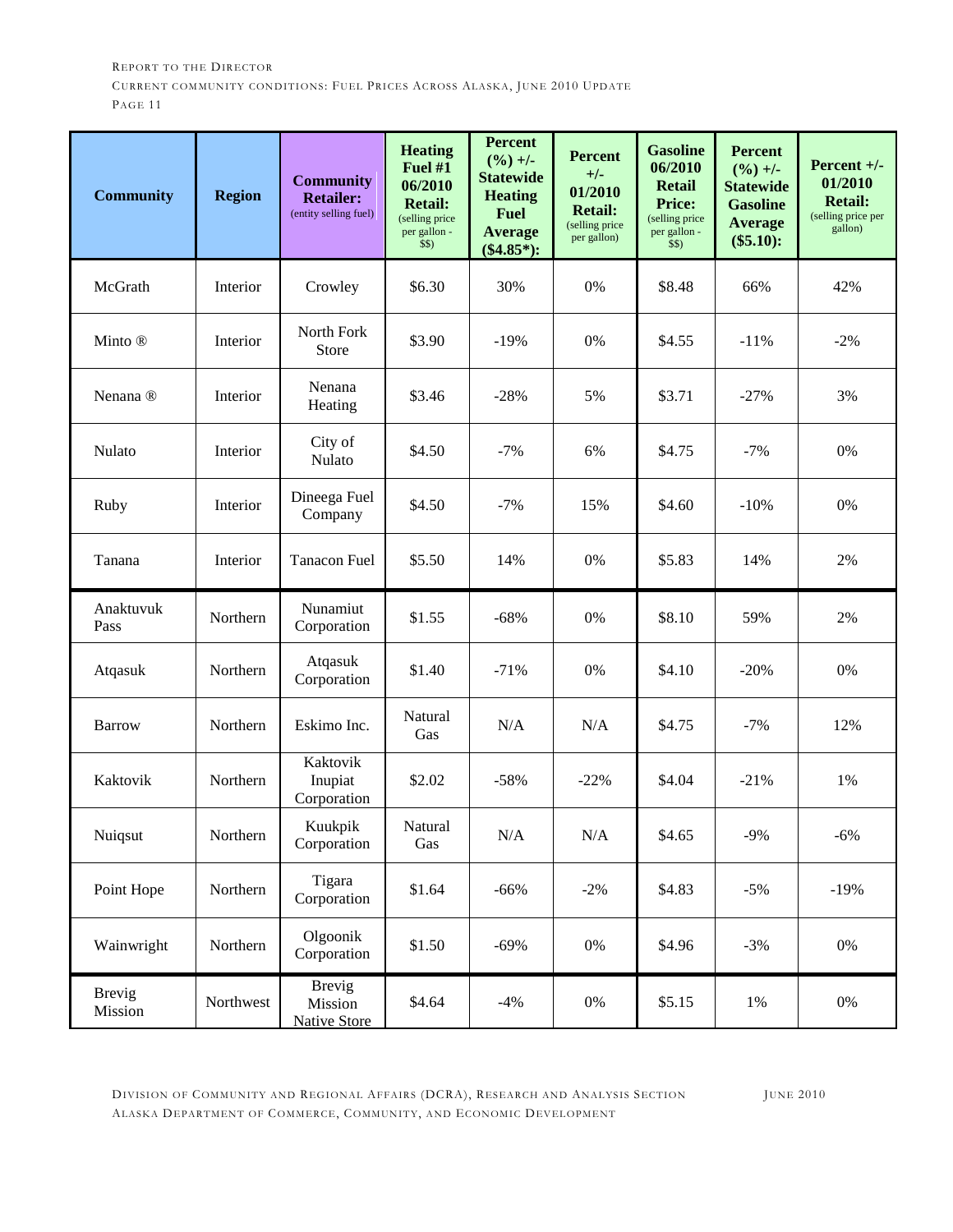| <b>Community</b> | <b>Region</b>    | <b>Community</b><br><b>Retailer:</b><br>(entity selling fuel) | <b>Heating</b><br><b>Fuel #1</b><br>06/2010<br><b>Retail:</b><br>(selling price<br>per gallon -<br>\$\$) | <b>Percent</b><br>$(\frac{9}{6}) +$ -<br><b>Statewide</b><br><b>Heating</b><br><b>Fuel</b><br><b>Average</b><br>$(\$4.85*)$ : | <b>Percent</b><br>$+/-$<br>01/2010<br><b>Retail:</b><br>(selling price<br>per gallon) | <b>Gasoline</b><br>06/2010<br><b>Retail</b><br><b>Price:</b><br>(selling price<br>per gallon -<br>\$\$) | <b>Percent</b><br>$(\frac{9}{6}) +$ -<br><b>Statewide</b><br><b>Gasoline</b><br><b>Average</b><br>$(\$5.10):$ | Percent $+/-$<br>01/2010<br><b>Retail:</b><br>(selling price per<br>gallon) |
|------------------|------------------|---------------------------------------------------------------|----------------------------------------------------------------------------------------------------------|-------------------------------------------------------------------------------------------------------------------------------|---------------------------------------------------------------------------------------|---------------------------------------------------------------------------------------------------------|---------------------------------------------------------------------------------------------------------------|-----------------------------------------------------------------------------|
| Deering          | Northwest        | Deering IRA                                                   | \$4.35                                                                                                   | $-10%$                                                                                                                        | $-3%$                                                                                 | \$4.70                                                                                                  | $-8%$                                                                                                         | $-3%$                                                                       |
| Gambell          | <b>Northwest</b> | <b>ANICA</b><br>(Gambell<br>Native Store)                     | \$9.80                                                                                                   | 103%                                                                                                                          | 92%                                                                                   | \$5.55                                                                                                  | 9%                                                                                                            | 0%                                                                          |
| Golovin          | Northwest        | Golovin<br>Public<br><b>Utilities</b>                         | \$4.90                                                                                                   | 1%                                                                                                                            | 0%                                                                                    | \$4.90                                                                                                  | $-4%$                                                                                                         | 0%                                                                          |
| Kiana            | Northwest        | City of Kiana                                                 | \$6.00                                                                                                   | 24%                                                                                                                           | $-3%$                                                                                 | \$6.50                                                                                                  | 27%                                                                                                           | $-3%$                                                                       |
| Kotzebue         | Northwest        | Crowley                                                       | \$4.64                                                                                                   | $-4%$                                                                                                                         | $-6%$                                                                                 | \$4.88                                                                                                  | $-4%$                                                                                                         | $-6%$                                                                       |
| Koyuk            | Northwest        | Koyuk Native<br>Corporation                                   | \$4.34                                                                                                   | $-10%$                                                                                                                        | 5%                                                                                    | \$4.13                                                                                                  | $-19%$                                                                                                        | $-8%$                                                                       |
| Noorvik          | Northwest        | Morris<br><b>Trading Post</b>                                 | \$5.08                                                                                                   | 5%                                                                                                                            | $-4%$                                                                                 | \$5.43                                                                                                  | 6%                                                                                                            | $-4%$                                                                       |
| Saint Michael    | Northwest        | Saint Michael<br>Fuel<br>Company                              | \$8.27                                                                                                   | 71%                                                                                                                           | 3%                                                                                    | \$8.00                                                                                                  | 57%                                                                                                           | 3%                                                                          |
| Savoonga         | Northwest        | <b>ANICA</b><br>(Savoonga<br>Native Store)                    | \$5.19                                                                                                   | 7%                                                                                                                            | 8%                                                                                    | \$5.51                                                                                                  | 8%                                                                                                            | 1%                                                                          |
| Shishmaref       | Northwest        | Shishmaref<br><b>Native Store</b>                             | \$5.75                                                                                                   | 19%                                                                                                                           | 10%                                                                                   | \$5.50                                                                                                  | 8%                                                                                                            | $-2%$                                                                       |
| Stebbins         | Northwest        | Tapraq Fuel<br>Company                                        | \$7.21                                                                                                   | 49%                                                                                                                           | $8\%$                                                                                 | \$5.65                                                                                                  | 11%                                                                                                           | $-4%$                                                                       |
| Teller           | Northwest        | <b>Teller Native</b><br><b>Fuel Business</b>                  | \$6.92                                                                                                   | 43%                                                                                                                           | 68%                                                                                   | \$5.40                                                                                                  | 6%                                                                                                            | 22%                                                                         |
| Unalakleet       | Northwest        | Unalakleet<br>Native<br>Corporation                           | \$4.83                                                                                                   | 0%                                                                                                                            | $-5%$                                                                                 | \$4.83                                                                                                  | $-5%$                                                                                                         | $-5%$                                                                       |
| Wales            | Northwest        | <b>Wales Native</b><br>Store                                  | \$7.98                                                                                                   | 65%                                                                                                                           | $0\%$                                                                                 | \$7.73                                                                                                  | 52%                                                                                                           | $0\%$                                                                       |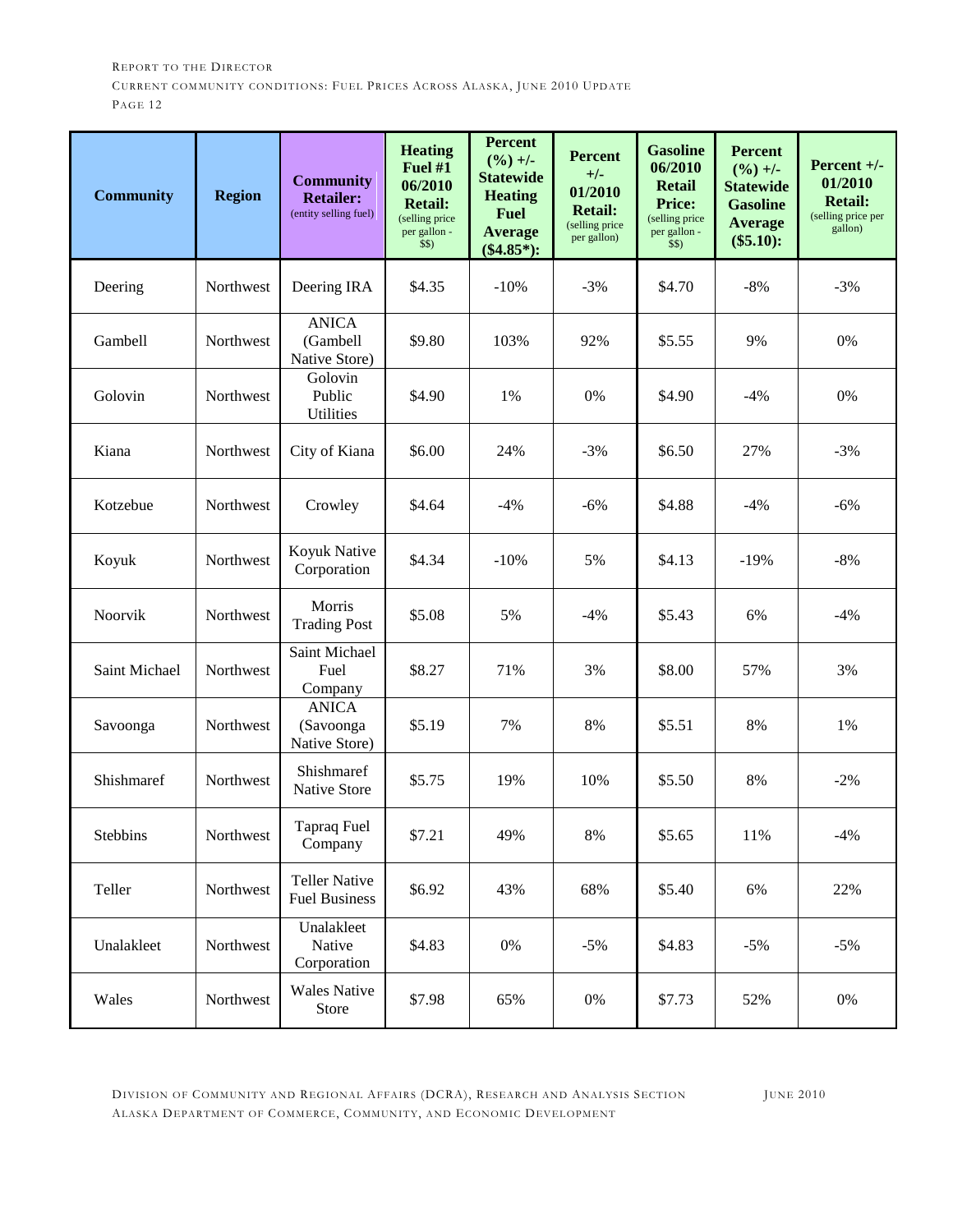| <b>Community</b>  | <b>Region</b> | <b>Community</b><br><b>Retailer:</b><br>(entity selling fuel) | <b>Heating</b><br>Fuel #1<br>06/2010<br><b>Retail:</b><br>(selling price<br>per gallon -<br>\$\$) | <b>Percent</b><br>$(\frac{9}{6}) +$ -<br><b>Statewide</b><br><b>Heating</b><br><b>Fuel</b><br><b>Average</b><br>$(\$4.85*)$ : | <b>Percent</b><br>$+/-$<br>01/2010<br><b>Retail:</b><br>(selling price<br>per gallon) | <b>Gasoline</b><br>06/2010<br><b>Retail</b><br><b>Price:</b><br>(selling price<br>per gallon -<br>\$S) | <b>Percent</b><br>$(\frac{9}{6}) +$ -<br><b>Statewide</b><br><b>Gasoline</b><br><b>Average</b><br>$(\$5.10):$ | Percent $+/-$<br>01/2010<br><b>Retail:</b><br>(selling price per<br>gallon) |
|-------------------|---------------|---------------------------------------------------------------|---------------------------------------------------------------------------------------------------|-------------------------------------------------------------------------------------------------------------------------------|---------------------------------------------------------------------------------------|--------------------------------------------------------------------------------------------------------|---------------------------------------------------------------------------------------------------------------|-----------------------------------------------------------------------------|
| White<br>Mountain | Northwest     | White<br>Mountain<br>Native Store                             | \$3.56                                                                                            | $-26%$                                                                                                                        | $-1\%$                                                                                | \$4.36                                                                                                 | $-15%$                                                                                                        | $-1\%$                                                                      |
| Angoon            | Southeast     | Angoon Oil<br>and Gas                                         | \$4.30                                                                                            | $-11%$                                                                                                                        | 2%                                                                                    | \$4.19                                                                                                 | $-18%$                                                                                                        | $-5%$                                                                       |
| Craig             | Southeast     | Petro Marine                                                  | \$3.15                                                                                            | $-35%$                                                                                                                        | 0%                                                                                    | \$3.41                                                                                                 | $-33%$                                                                                                        | 5%                                                                          |
| Gustavus          | Southeast     | Gustavus<br>Dray                                              | \$3.39                                                                                            | $-30%$                                                                                                                        | $-4%$                                                                                 | \$3.58                                                                                                 | $-30%$                                                                                                        | $-5%$                                                                       |
| Hoonah            | Southeast     | Hoonah<br>Trading                                             | \$4.04                                                                                            | $-16%$                                                                                                                        | 14%                                                                                   | \$4.00                                                                                                 | $-22%$                                                                                                        | 18%                                                                         |
| Juneau            | Southeast     | Delta West.<br>(HF) Fred<br>Meyer (Gas)                       | \$2.97                                                                                            | $-39%$                                                                                                                        | $-7%$                                                                                 | \$3.25                                                                                                 | $-36%$                                                                                                        | 10%                                                                         |
| Kake              | Southeast     | Kake Tribal<br>Fuel                                           | \$4.10                                                                                            | $-15%$                                                                                                                        | $-6%$                                                                                 | \$4.59                                                                                                 | $-10%$                                                                                                        | 0%                                                                          |
| Pelican           | Southeast     | Pelican Fuel<br>Dock                                          | \$4.50                                                                                            | $-7%$                                                                                                                         | $-2%$                                                                                 | \$4.68                                                                                                 | $-8%$                                                                                                         | $-2%$                                                                       |
| Petersburg        | Southeast     | Petro Marine                                                  | \$3.18                                                                                            | $-34%$                                                                                                                        | 2%                                                                                    | \$3.73                                                                                                 | $-27%$                                                                                                        | 23%                                                                         |
| Point Baker       | Southeast     | Point Baker<br><b>Trading Post</b>                            | \$3.95                                                                                            | $-18%$                                                                                                                        | 10%                                                                                   | \$4.10                                                                                                 | $-20%$                                                                                                        | 6%                                                                          |
| Thorne Bay**      | Southeast     | Petro (HF)<br><b>Bayview</b><br>(Gas)                         | \$3.15                                                                                            | $-35%$                                                                                                                        | $0\%$                                                                                 | \$3.81                                                                                                 | $-25%$                                                                                                        | $8\%$                                                                       |
| Wrangell          | Southeast     | Wrangell Oil                                                  | \$3.65                                                                                            | $-24%$                                                                                                                        | 16%                                                                                   | \$4.12                                                                                                 | $-19%$                                                                                                        | 17%                                                                         |
| Akutan            | Southwest     | City of<br>Akutan                                             | \$2.87                                                                                            | $-41%$                                                                                                                        | $-1\%$                                                                                | \$3.48                                                                                                 | $-32%$                                                                                                        | $-1\%$                                                                      |
| Atka              | Southwest     | Atka Native<br>Store                                          | \$6.80                                                                                            | 41%                                                                                                                           | 25%                                                                                   | \$5.99                                                                                                 | 17%                                                                                                           | $0\%$                                                                       |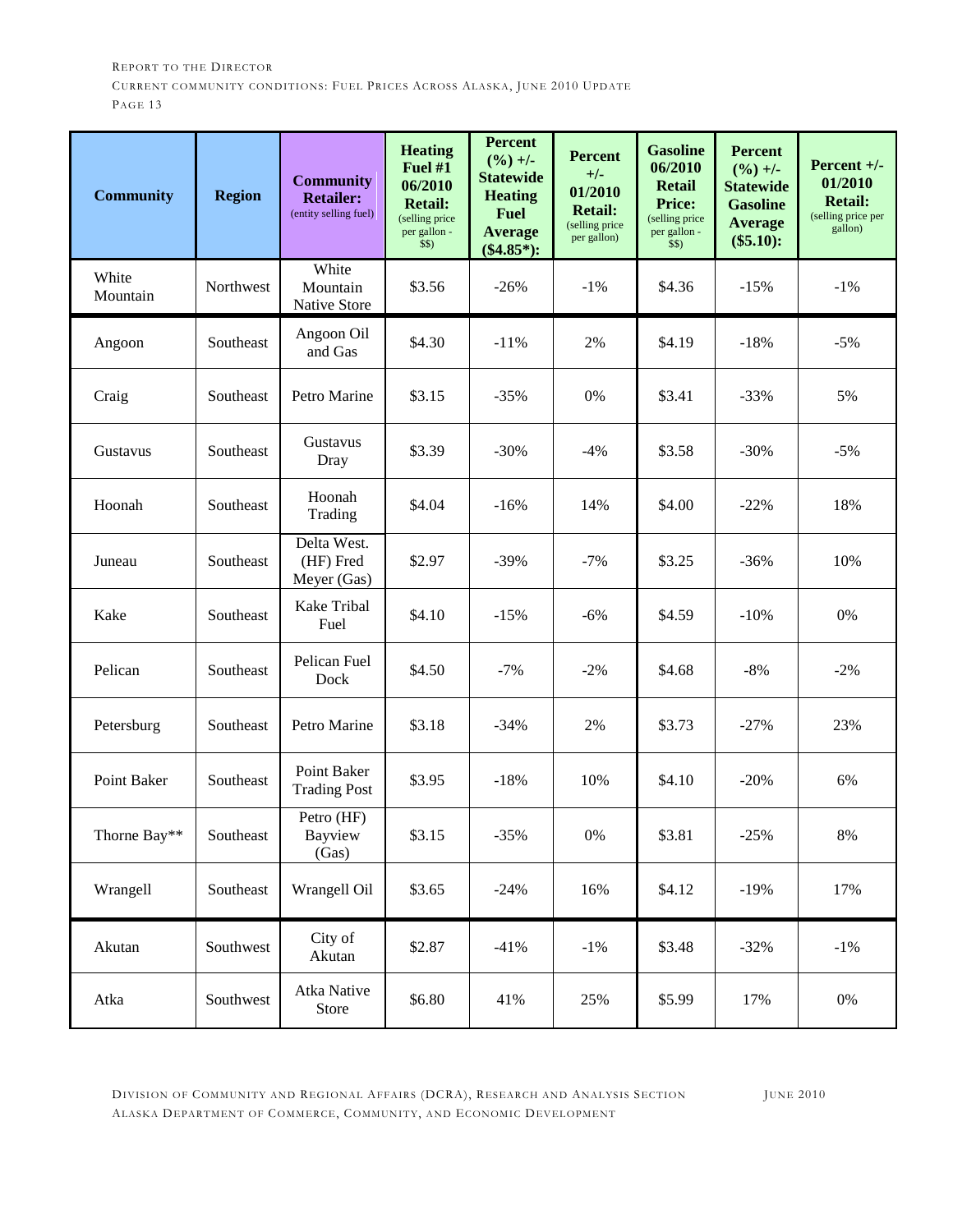| <b>Community</b>       | <b>Region</b> | <b>Community</b><br><b>Retailer:</b><br>(entity selling fuel) | <b>Heating</b><br><b>Fuel #1</b><br>06/2010<br><b>Retail:</b><br>(selling price)<br>per gallon -<br>\$S) | <b>Percent</b><br>$(\frac{9}{6}) +$ -<br><b>Statewide</b><br><b>Heating</b><br><b>Fuel</b><br><b>Average</b><br>$(\$4.85*)$ : | <b>Percent</b><br>$+/-$<br>01/2010<br><b>Retail:</b><br>(selling price<br>per gallon) | <b>Gasoline</b><br>06/2010<br><b>Retail</b><br><b>Price:</b><br>(selling price)<br>per gallon -<br>\$S) | <b>Percent</b><br>$(\frac{9}{6}) +$ -<br><b>Statewide</b><br><b>Gasoline</b><br><b>Average</b><br>$(\$5.10):$ | Percent $+/-$<br>01/2010<br><b>Retail:</b><br>(selling price per<br>gallon) |
|------------------------|---------------|---------------------------------------------------------------|----------------------------------------------------------------------------------------------------------|-------------------------------------------------------------------------------------------------------------------------------|---------------------------------------------------------------------------------------|---------------------------------------------------------------------------------------------------------|---------------------------------------------------------------------------------------------------------------|-----------------------------------------------------------------------------|
| Chignik                | Southwest     | City of<br>Chignik                                            | \$3.04                                                                                                   | $-37%$                                                                                                                        | 0%                                                                                    | \$3.75                                                                                                  | $-26%$                                                                                                        | $-4%$                                                                       |
| <b>Clarks Point</b>    | Southwest     | City of Clarks<br>Point                                       | \$6.00                                                                                                   | 24%                                                                                                                           | 0%                                                                                    | \$6.00                                                                                                  | 18%                                                                                                           | 0%                                                                          |
| Dillingham             | Southwest     | Delta<br>Western                                              | \$5.67                                                                                                   | 17%                                                                                                                           | 29%                                                                                   | \$5.57                                                                                                  | 9%                                                                                                            | 20%                                                                         |
| King Cove              | Southwest     | Peter Pan<br>Seafood                                          | \$3.45                                                                                                   | $-29%$                                                                                                                        | 8%                                                                                    | \$3.93                                                                                                  | $-23%$                                                                                                        | $-4%$                                                                       |
| Kokhanok               | Southwest     | Kokhanok<br>Tribal<br>Council                                 | \$6.75                                                                                                   | 40%                                                                                                                           | 4%                                                                                    | \$7.25                                                                                                  | 42%                                                                                                           | 7%                                                                          |
| Nelson<br>Lagoon       | Southwest     | Nelson<br>Lagoon<br>Enterprises                               | \$4.48                                                                                                   | $-7%$                                                                                                                         | 6%                                                                                    | \$4.90                                                                                                  | $-4%$                                                                                                         | 7%                                                                          |
| <b>New</b><br>Stuyahok | Southwest     | <b>New</b><br>Stuyahok<br>Village Corp.                       | \$5.10                                                                                                   | 6%                                                                                                                            | $-9%$                                                                                 | \$6.75                                                                                                  | 32%                                                                                                           | 3%                                                                          |
| Nondalton              | Southwest     | City of<br>Nondalton                                          | \$5.70                                                                                                   | 18%                                                                                                                           | $-2%$                                                                                 | \$6.95                                                                                                  | 36%                                                                                                           | 1%                                                                          |
| Saint George           | Southwest     | Delta Fuel<br>Company                                         | \$5.76                                                                                                   | 19%                                                                                                                           | 15%                                                                                   | \$5.94                                                                                                  | 16%                                                                                                           | $-2%$                                                                       |
| Sand Point             | Southwest     | <b>TDX Svcs</b>                                               | \$3.72                                                                                                   | $-23%$                                                                                                                        | $-6%$                                                                                 | \$3.89                                                                                                  | $-24%$                                                                                                        | 10%                                                                         |
| Togiak                 | Southwest     | Togiak<br>Village<br>Corporation                              | \$4.85                                                                                                   | $0\%$                                                                                                                         | 10%                                                                                   | \$5.21                                                                                                  | 2%                                                                                                            | 5%                                                                          |
| Unalaska               | Southwest     | Delta<br>Western                                              | \$3.62                                                                                                   | $-25%$                                                                                                                        | $1\%$                                                                                 | \$3.57                                                                                                  | $-30%$                                                                                                        | $8\%$                                                                       |
| Akiak                  | Western       | Kokarmiut<br>Corporation                                      | \$4.65                                                                                                   | $-4%$                                                                                                                         | $0\%$                                                                                 | \$6.90                                                                                                  | 35%                                                                                                           | 30%                                                                         |
| Atmautluak             | Western       | Atmautluak<br>Limited                                         | \$5.20                                                                                                   | $8\%$                                                                                                                         | $-3%$                                                                                 | \$5.47                                                                                                  | 7%                                                                                                            | $0\%$                                                                       |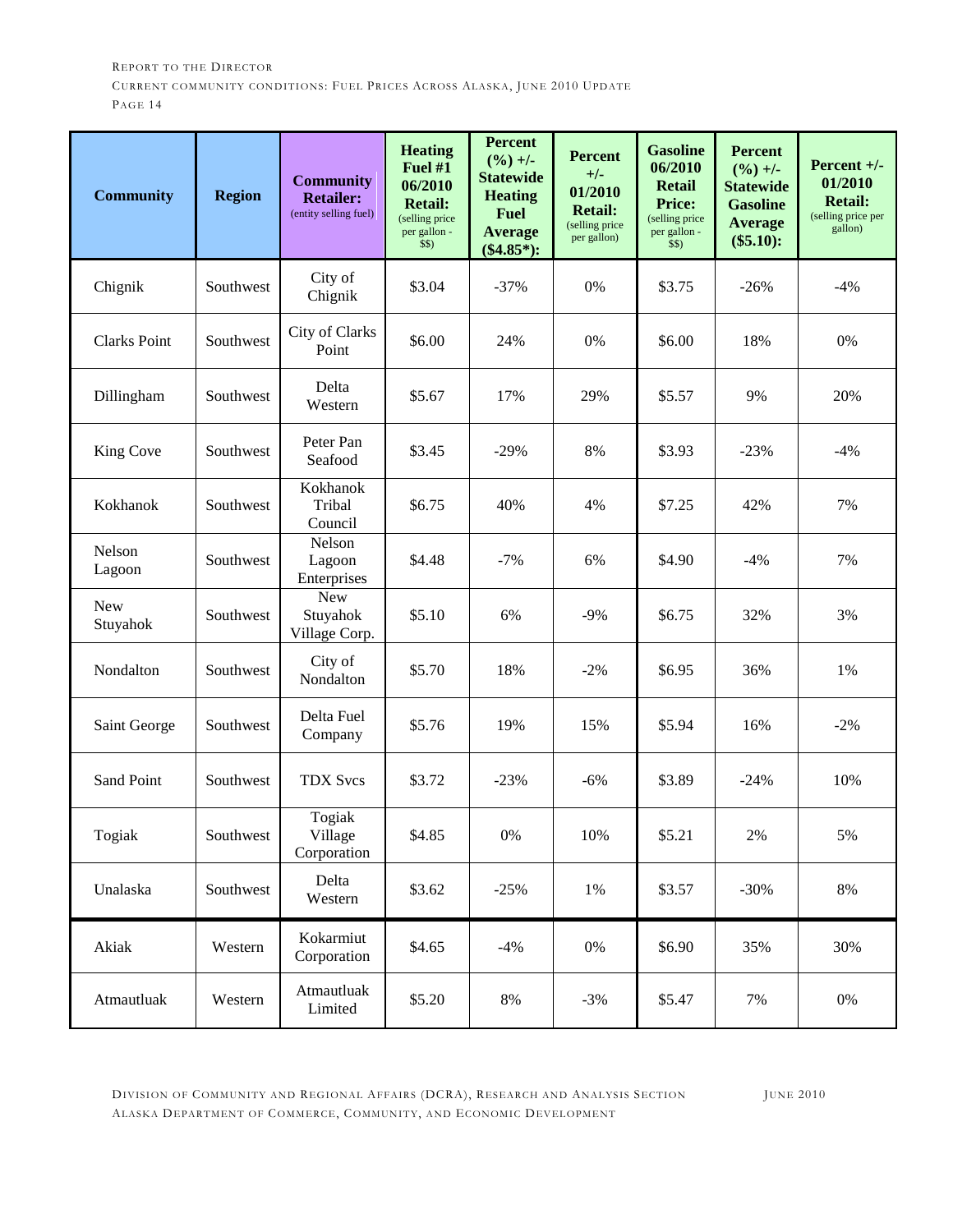| <b>Community</b>       | <b>Region</b> | <b>Community</b><br><b>Retailer:</b><br>(entity selling fuel) | <b>Heating</b><br><b>Fuel #1</b><br>06/2010<br><b>Retail:</b><br>(selling price<br>per gallon -<br>\$\$) | <b>Percent</b><br>$(\frac{9}{6}) +$ -<br><b>Statewide</b><br><b>Heating</b><br><b>Fuel</b><br><b>Average</b><br>$(\$4.85*)$ : | <b>Percent</b><br>$+/-$<br>01/2010<br><b>Retail:</b><br>(selling price<br>per gallon) | <b>Gasoline</b><br>06/2010<br><b>Retail</b><br><b>Price:</b><br>(selling price<br>per gallon -<br>\$\$) | <b>Percent</b><br>$(\frac{9}{6}) +$ -<br><b>Statewide</b><br><b>Gasoline</b><br><b>Average</b><br>$(\$5.10):$ | Percent $+/-$<br>01/2010<br><b>Retail:</b><br>(selling price per<br>gallon) |
|------------------------|---------------|---------------------------------------------------------------|----------------------------------------------------------------------------------------------------------|-------------------------------------------------------------------------------------------------------------------------------|---------------------------------------------------------------------------------------|---------------------------------------------------------------------------------------------------------|---------------------------------------------------------------------------------------------------------------|-----------------------------------------------------------------------------|
| Bethel                 | Western       | Crowley                                                       | \$4.82                                                                                                   | 0%                                                                                                                            | 10%                                                                                   | \$5.16                                                                                                  | 1%                                                                                                            | 3%                                                                          |
| Emmonak                | Western       | Emmonak<br>Corp. Tank<br>Farm                                 | \$5.15                                                                                                   | 7%                                                                                                                            | 0%                                                                                    | \$5.93                                                                                                  | 16%                                                                                                           | $-2%$                                                                       |
| Goodnews<br><b>Bay</b> | Western       | Mumtram<br>Pikkai<br>Village Corp.                            | \$4.11                                                                                                   | $-15%$                                                                                                                        | $0\%$                                                                                 | \$4.60                                                                                                  | $-10%$                                                                                                        | $-3%$                                                                       |
| Hooper Bay             | Western       | Crowley<br>Marine                                             | \$6.56                                                                                                   | 36%                                                                                                                           | $0\%$                                                                                 | \$6.66                                                                                                  | 31%                                                                                                           | 0%                                                                          |
| Kotlik                 | Western       | Kotlik Yupik<br>Enterprises                                   | \$4.97                                                                                                   | 3%                                                                                                                            | 0%                                                                                    | \$5.07                                                                                                  | $-1\%$                                                                                                        | $-3%$                                                                       |
| Kwigillingok           | Western       | <b>KWIK</b><br>Marina Inc.                                    | \$4.79                                                                                                   | $-1\%$                                                                                                                        | 1%                                                                                    | \$5.25                                                                                                  | 3%                                                                                                            | $0\%$                                                                       |
| Marshall               | Western       | Maserculiq<br>Inc.                                            | \$4.43                                                                                                   | $-8%$                                                                                                                         | 0%                                                                                    | \$5.25                                                                                                  | 3%                                                                                                            | $-4%$                                                                       |
| Mountain<br>Village    | Western       | Azachorak<br>Fuel                                             | \$5.07                                                                                                   | 5%                                                                                                                            | $0\%$                                                                                 | \$5.79                                                                                                  | 14%                                                                                                           | $0\%$                                                                       |
| <b>Pilot Station</b>   | Western       | <b>Pilot Station</b><br>Native<br>Corporation                 | \$5.15                                                                                                   | 7%                                                                                                                            | $-5%$                                                                                 | \$6.19                                                                                                  | 21%                                                                                                           | 12%                                                                         |
| Quinhagak              | Western       | Qanirtuuq<br>Corporation                                      | \$4.89                                                                                                   | 1%                                                                                                                            | $-5%$                                                                                 | \$5.72                                                                                                  | 12%                                                                                                           | $-4%$                                                                       |
| Russian<br>Mission     | Western       | Russian<br>Mission<br>Corporation                             | \$4.95                                                                                                   | $2\%$                                                                                                                         | 4%                                                                                    | \$5.99                                                                                                  | 17%                                                                                                           | $8\%$                                                                       |
| Scammon<br>Bay         | Western       | Askinuk<br>Corporation                                        | \$5.47                                                                                                   | 13%                                                                                                                           | 11%                                                                                   | \$5.47                                                                                                  | 7%                                                                                                            | $-9%$                                                                       |
| Sleetmute              | Western       | Henry Hill<br>Store                                           | \$6.02                                                                                                   | 25%                                                                                                                           | 10%                                                                                   | \$6.30                                                                                                  | 24%                                                                                                           | 15%                                                                         |
| <b>Toksook Bay</b>     | Western       | Nunakauiak<br>Yupik<br>Corporation                            | \$6.08                                                                                                   | 26%                                                                                                                           | $8\%$                                                                                 | \$5.81                                                                                                  | 14%                                                                                                           | $-5%$                                                                       |